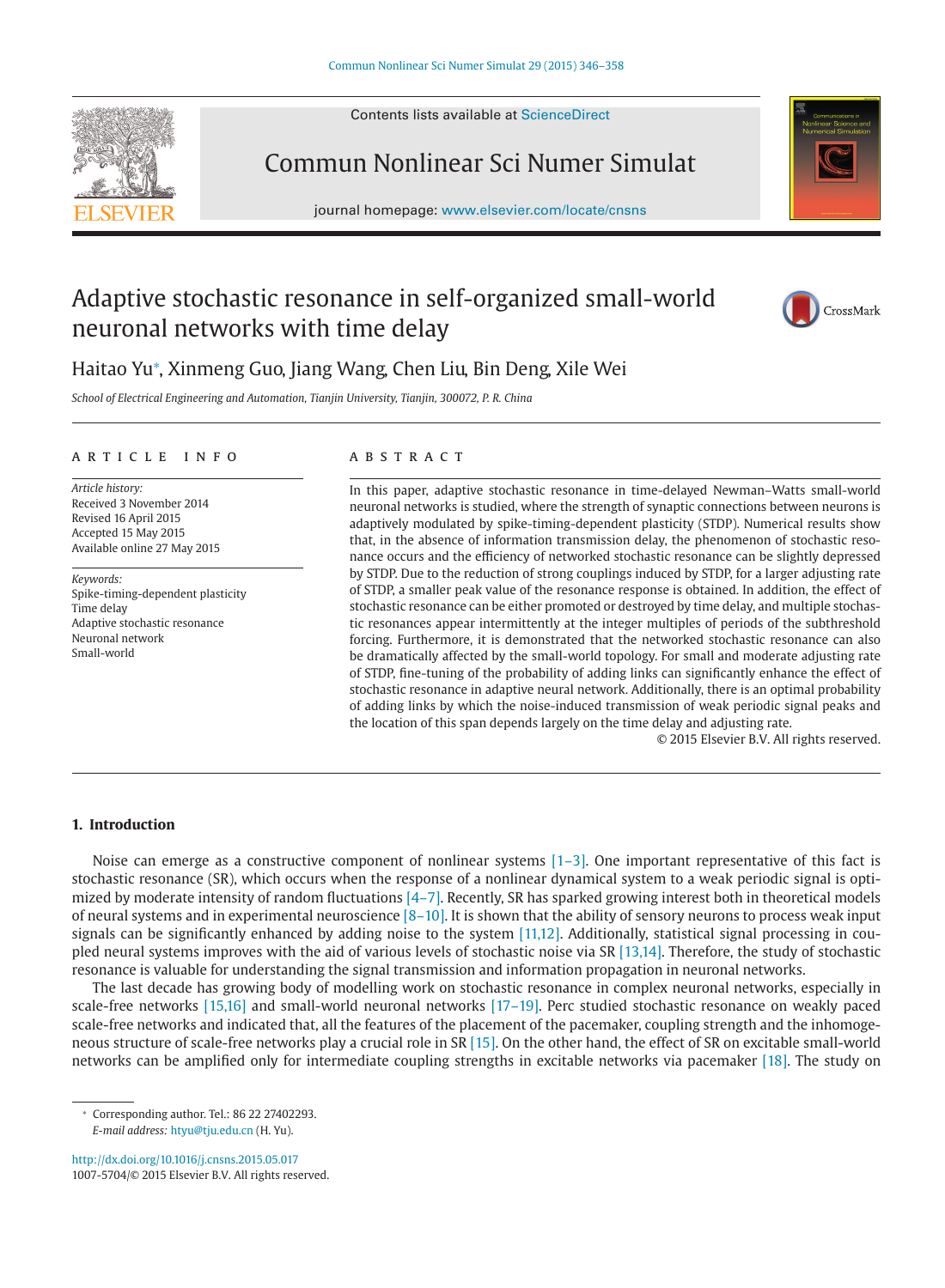stochastic resonance in Newman–Watts small-world also demonstrates that fine-tuning of the small-world network structure can largely enhance the stochastic resonance in neuronal networks [\[20\].](#page--1-0)

Time delay, which occurs due to the finite speed of action potentials propagating across neuron axons and finite reaction times for dendritic and synaptic processing, is an important fundamental feature of the nervous system [\[21\].](#page--1-0) In recent years, much attention has been focused on the various dynamical phenomena in time-delayed neural systems [\[22–24\].](#page--1-0) For example, Wang and his colleagues have extensively studied the effects of information transmission delays on the synchronization transitions in complex neuronal networks [\[25–27\].](#page--1-0) It is shown that fine-tuned information transmission delays are vital for assuring optimally synchronized excitatory fronts on complex neuronal networks [\[25\].](#page--1-0) Moreover, resonance, as an indispensable part of neural dynamics, has also been widely investigated in delay-induced systems [\[28–30\].](#page--1-0) Researchers explored the SR in scalefree neuronal networks with transmission delay and found that multiple stochastic resonances can be induced by appropriately tuned delays irrespective to the placing of the subthreshold periodic pacemaker [\[31\].](#page--1-0)

However, most of the previous studies of stochastic resonance on complex neuronal networks were devoted to a static description of synaptic connectivity, while in reality the synaptic strength varies as a function of neuromodulation and time-dependent processes. One important form of these biological synaptic processes is spike-timing-dependent plasticity (STDP), which modulates the coupling strength adaptively based on the relative timing between pre- and post-synaptic action potentials [\[32,33\].](#page--1-0) A series of biological works have confirmed the existence of STDP, which commonly occurs at excitatory synapses onto neocortical [\[34\]](#page--1-0) and hippocampal pyramidal neurons [\[33\],](#page--1-0) excitatory neurons in auditory brainstem [\[35\],](#page--1-0) parvalbumin-expressing fastspiking striatal interneurons [\[36\],](#page--1-0) etc. Experimental researches show that the functional structures in the brain can be remapped through STDP, which is prevalently reorganized into both small-world and scale-free networks [\[37,38\].](#page--1-0) More recently, modelling studies on functional role of STDP in neural dynamics have gained increasing interest [\[39–41\].](#page--1-0) For example, Lee et al. use a simplified biophysical model of a cortical network with STDP, which provides a mechanism for potentiation and depression depending on input frequency, and suggest that the slow NMDAR current decay helps to regulate the optimal amplitude and duration of the plasticity [\[42\].](#page--1-0) In addition, it is reported that, STDP, which adaptively modifies strengths of synaptic connections, considerably weakens the synchronization of neuronal activity in small-world networks [\[43\].](#page--1-0) Furthermore, coherence resonance and stochastic resonance have also been investigated in self-organized neural network with STDP [\[44\].](#page--1-0) It is shown that the selectively refined connectivity modified through STDP can highly enhance the ability of neuronal communications and improve the efficiency of signal transmission in the network [\[45\].](#page--1-0)

In the present work, the pivotal effects of time delay and STDP on stochastic resonance in small-world neuronal networks will be studied. We aim to investigate how the network connections evolve during the process refined by STDP and the dependence of SR on it. Furthermore, fundamental roles of information transmission delay and small-world structure in networked stochastic resonance will be discussed as well. The remainder of this paper is organized as follows: in Section 2, a simplified model of time-delayed small-world neuronal network is established and STDP rule is used to modify the strengths of synaptic connections between neurons. We explore the evolution of connection synapses via STDP within a noisy background in [Section 3.](#page--1-0) In [Section 4,](#page--1-0) the dependence of stochastic resonance on STDP, time delay, as well as small-world topology is systematically studied. Finally, a brief conclusion of this paper is drawn in [Section 5.](#page--1-0)

#### **2. Mathematical model**

The FitzHugh–Nagumo (FHN) neuron model [\[44\]](#page--1-0) is used to describe the neuronal dynamics, and the temporal evolution of each unit can be defined as follows:

$$
e\frac{dV_i}{dt} = V_i - \frac{V_i^3}{3} - W_i + I_{\text{ex}} + I_i^{\text{syn}} + \sigma \xi_i,
$$
\n(1)

$$
\frac{dW_i}{dt} = V_i + a - b_i W_i,\tag{2}
$$

where  $i$  ( $i = 1, 2, \dots, N$ ) is the index of neurons.  $V_i(t)$  represents the fast transmembrane voltage of the *i*th neuron, whereas  $W_i(t)$  is a slow recovery variable. The small value of parameter  $e$  ( $e = 0.08$ ), which is the time scale ratio of membrane and recovery variable, guarantees that  $V_i(t)$  evolves much faster than  $W_i(t)$ .  $I_{ex}$  stands for the external stimulus current. The Gaussian white noise  $\xi_i$  with mean 0 satisfies  $\langle \xi_i(t) \xi_j(t') \rangle = \delta_{ij} \delta(t-t')$ .  $\sigma$  denotes the intensity of the noisy background. The parameters of *a* and *b* codetermine the dynamics of a single neuron. In our simulations, the parameter *a* is constantly chosen as 0.7. Accordingly, the dynamics of a single neuron depends largely on the value of variable *b*: the neuron is excitable for *b* > 0.45; while for *b* < 0.45, it exhibits an oscillatory behaviour generating periodic spikes. Considering that the neurons in nervous system are not identical, in our study, *bi* (the value of parameter *b* of the *i*th neuron) is randomly distributed in [0.5, 0.75], so that all neurons within the network are of different excitability. The synaptic current  $I_i^{\text{syn}}$  is described by:

$$
I_i^{\text{syn}} = -\sum_{j=1 (j \neq i)}^N g_{ij} C_{ij} s_j(t) (V_i - V_{\text{syn}}), \tag{3}
$$

where  $C_{ij}$  is a bidirectional connectivity matrix, if neuron *j* couples to neuron *i*, then  $C_{ij} = 1$  and  $C_{ji} = 1$ , otherwise  $C_{ij} = C_{ji} = 0$ and  $C_{ii} = 0$ . The type of synapse is subjected to the value of reversal potential  $V_{syn}$ , which is set to be  $V_{syn} = 0$  as only excitatory